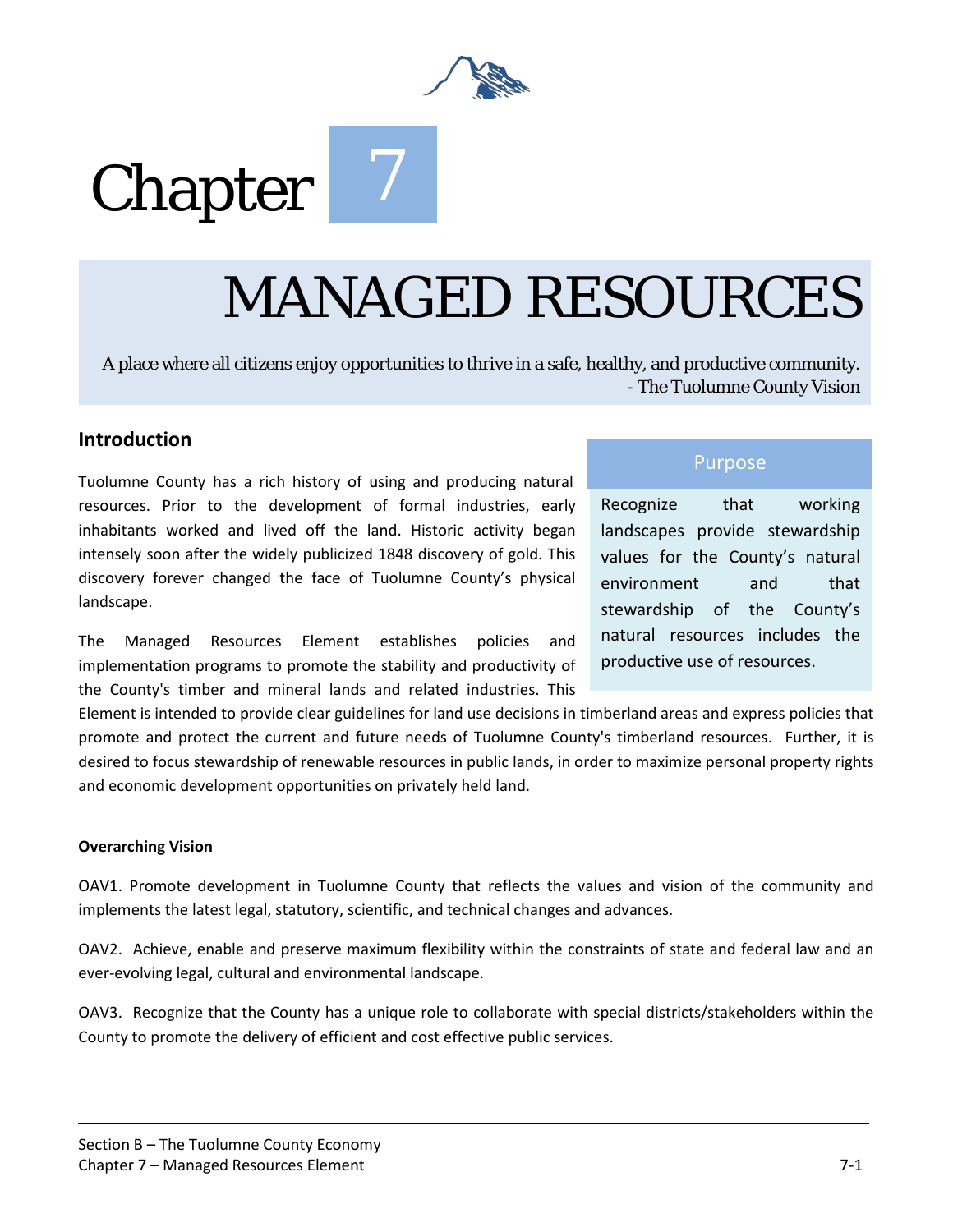

#### **GOAL 7A: Promote the stability and productivity of the County's timberlands and timber related industries.**

## POLICIES & IMPLEMENTATION PROGRAMS

**Policy 7.A.1:** Encourage the conservation and management of timberlands through incentive programs while conforming with California forest practice law.

#### **Implementation Programs**

**7.A.a** - Encourage retention of existing, and management of new timberlands by continuing to provide tax incentives to timberland owners, such as Timberland Production (TPZ) zoning or Williamson Act land conservation contracts, or other State or Federal incentive programs that may be offered to conserve timberlands.

**7.A.b** - Encourage owners of timberlands which do not qualify for property tax incentives, such as Timberland Production (TPZ) zoning, to continue timber production through such incentives as recognition programs, or other local, State or Federal incentive programs that may become available.

Policy 7.A.2: Minimize the potential for conflicts between timberland and non-timber related uses.

#### **Implementation Programs**

**7.A.c** - Encourage the siting of proposed residential development (HDR, MDR, LDR and MU land use designations) on land that is not adjacent to commercial timberlands.

**7.A.d** - Reduce potential conflicts between timber management activities and non-timber related land uses by discouraging the development of new non-timberland uses on land adjacent to commercial timberlands. Allow flexibility in development regulations so that the overall density of the proposed development project can be concentrated in the portion of the parcel away from the timberland boundary.

**7.A.e** - Maintain Chapter 5.20 of the Tuolumne County Ordinance Code, the Right to Farm Ordinance, so that it clearly includes timber management and harvesting activities within protected agricultural uses, in order to protect these timber activities, as well as the growing of timber.

- 1. Maintain the "management and harvesting of timber" as an agricultural use in Section 5.20.030 to prohibit an existing timber management activity from being declared a nuisance when land uses in the surrounding areas change and a conflict arises, and
- 2. Maintain the "management and harvesting of timber" as an agricultural use in Section 5.20.040 to require a notice to purchasers of real property filing any grant deed or land sale contract with the County Recorder that discloses the potential for timber management activities in their area, and that normal timber practices may involve operations that inconvenience local residents or generate dust, smoke, noise, lawful and proper use of chemical pesticides and herbicides, and truck traffic, and that adjacent landowners should be prepared to accept such inconveniences or discomforts as a normal and necessary aspect of living in Tuolumne County which has a strong rural character and a healthy timber sector.
- 3. Maintain the grievance procedures in Chapter 5.20 of the Tuolumne County Ordinance.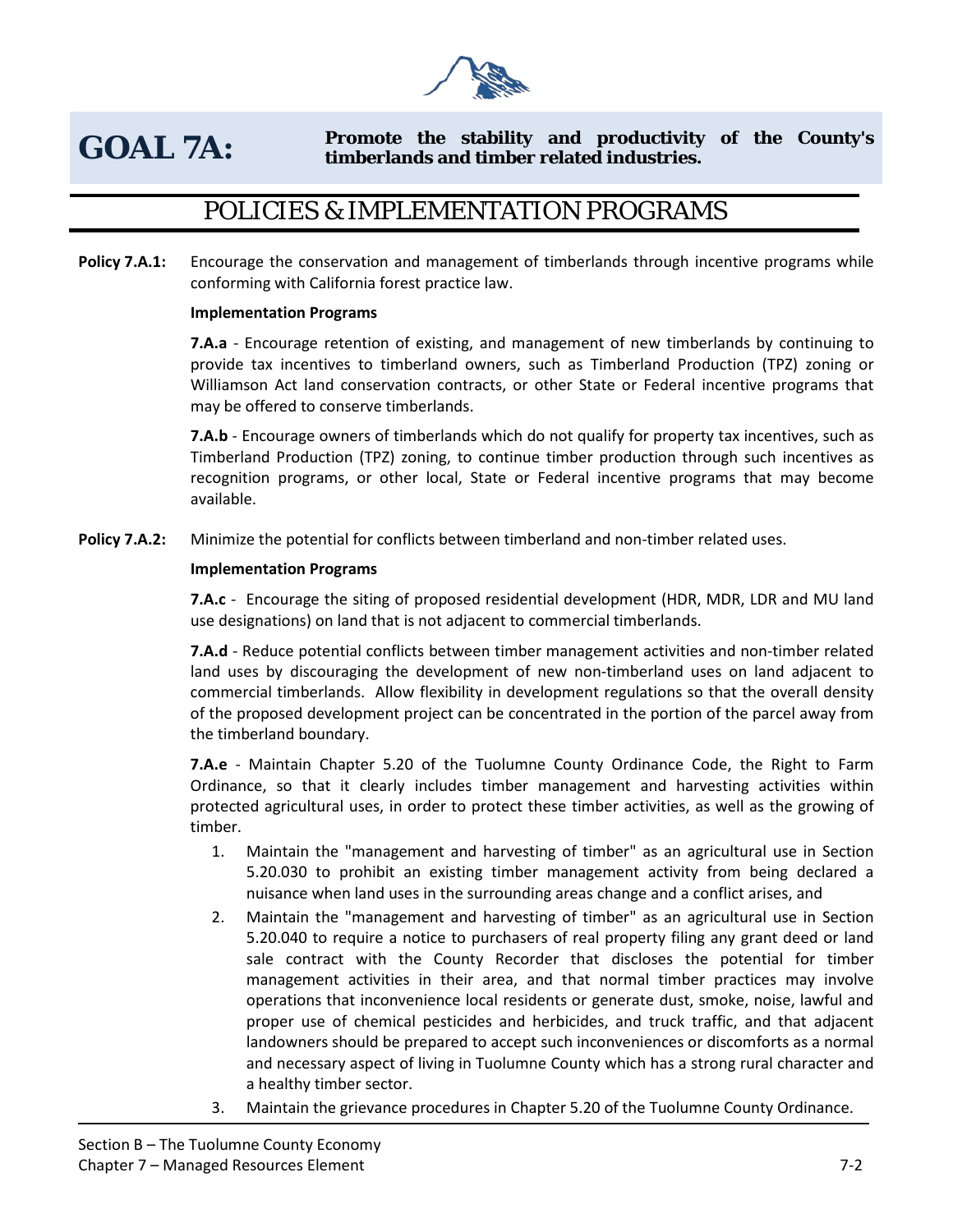

Policy 7.A.3: Encourage well planned timber related uses in commercial timberland areas.

#### **Implementation Programs**

**7.A.f** -Consider expanding the permitted uses in the Timberland Production (TPZ) zoning district and agricultural zoning districts to include facilities which are integrally related to the growing, harvesting and processing of forest products.

**7.A.g** - Consider expanding the conditionally permitted uses in the Timberland Production (TPZ) zoning district, and agricultural zoning districts to include timber support services or timber compatible uses.

**7.A.h** - Develop programs that encourage enhanced carbon storage in forests, use of durable wood products, and use of wood biomass for energy, while maintaining healthy forest ecosystems.

## **GOAL 7B:**

**Support existing and intermittently operating, and promote new, commercial mining operations within areas suitable for mineral extraction when compatible with adjacent land uses.** 

#### POLICIES & IMPLEMENTATION PROGRAMS

**Policy 7.B.1:** Map the significant mineral lands classified Mineral Resource Zone 2 (MRZ-2) by the California Department of Conservation Division of Mines and Geology, and target those most appropriate for conservation and possible extraction. To be targeted for conservation and possible extraction, the significant classified mineral lands must be considered as to their location, relationship to their surrounding land uses, and economic viability under a set of established criteria. Those lands which meet the County's criteria will be designated as Mineral Preserve (-MPZ) overlay on the General Plan Land Use Diagrams. Lands not targeted for conservation and possible extraction can still be considered for mineral extraction and mining activities through the process established by the Surface Mining and Reclamation Act and Chapter 8.20 of the Tuolumne County Ordinance Code.

#### **Implementation Programs**

**7.B.a** - Create and maintain Mineral Resources Maps and a database to reflect existing and new geologic information provided by the California Department of Conservation California Geological Survey, to recognize significant mineral resources classified by the State under their Statewide mineral classification study program. Update the Mineral Resources Maps to reflect changes made by the California Geological Survey.

**7.B.b** - Identify on the Mineral Resources Maps the following areas, which have been classified as having significant mineral deposits based upon a study approved by the State Mining and Geology Board pursuant to the State Mining and Reclamation Act of 1975. These lands and all other lands so classified in the future will be mapped on the Mineral Resources Maps:

1. The Southern Half of the Bald Mountain/ Browns Flat Gold Mining District has been classified as State Mineral Resource Zone-2 (MRZ-2b) (Refer to Division of Mines and Geology Report 86-12 SAC, July 11, 1986).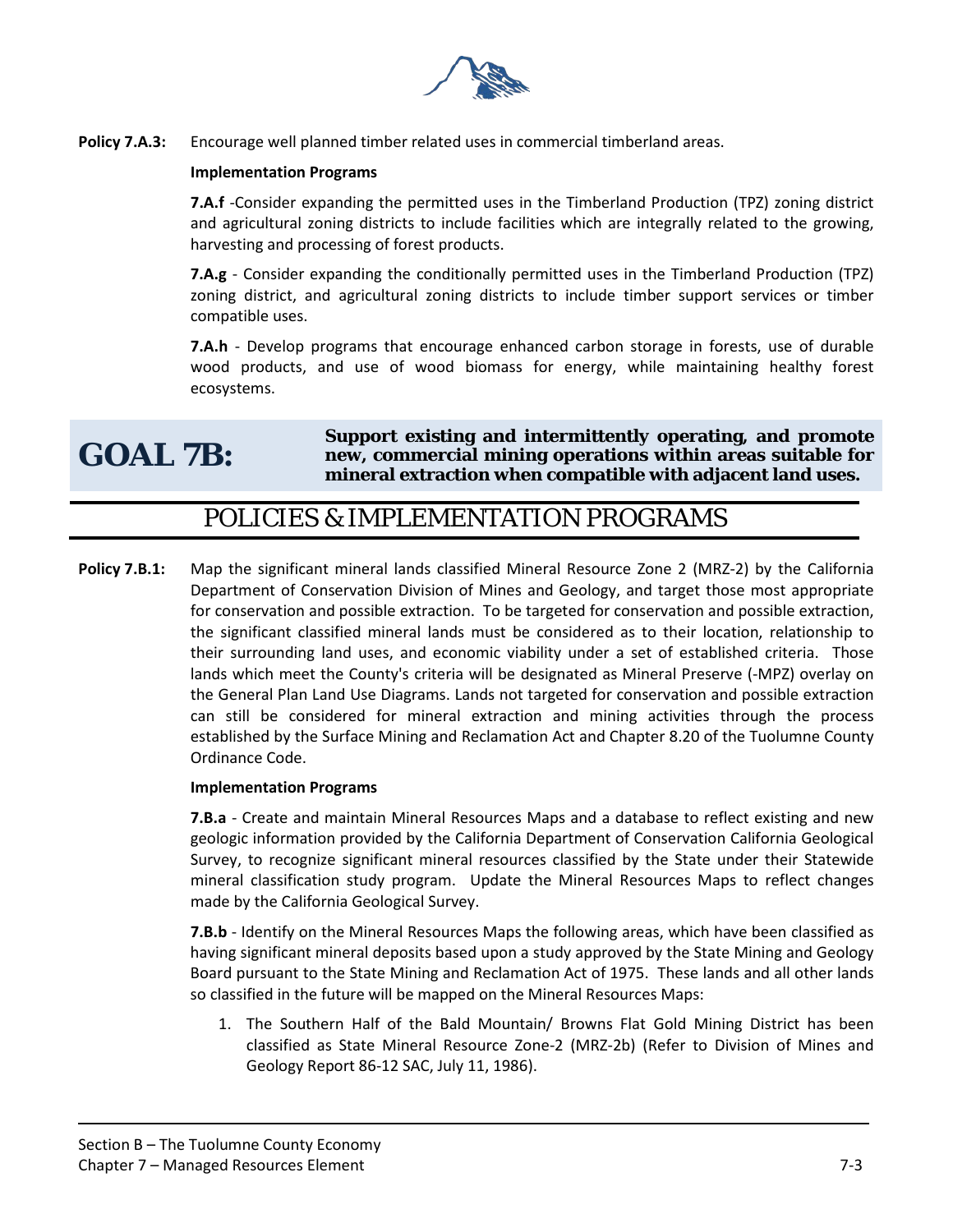

- 2. The Jamestown Mine property has been classified as State Mineral Resource Zone (MRZ-2a, MRZ-2b, and MRZ-3a) (Refer to Division of Mines and Geology Open File Report 91-04, May 1991).
- 3. Portions of the Rough and Ready Creek site have been classified as State Mineral Resource Zone (MRZ-2a and MRZ-2b) (Refer to Division of Mines and Geology Open-File Report 93-11, 1993).

Various properties with precious metals, carbonate rock, and concrete-grade aggregate resources have been classified as State Mineral Resource Zone (MRZ-2a, and MRZ-2b) (refer to Division of Mines and Geology Open-File Report 97-09, 1997).

**7.B.c** - Any classified mineral lands which meet the following criteria will be designated as Mineral Preserve (MPZ) overlay on the General Plan Land Use Diagrams:

- 1. The property has been classified by the State Mining and Geology Board as Mineral Resource Zone (MRZ-2a or MRZ-2b) under the State Classification System, as shown in Table 7.1 of the Technical Background Report (Volume II).
- 2. The property is not within 1,000 feet of the City of Sonora or any of the boundaries of each existing or new identified community.
- 3. Within 1,000 feet of the property, there is no property zoned as an urban level residential zoning district.
- 4. Within 1,000 feet of the property there is no property designated as any one or a combination of the following: HDR, MDR, LDR, ER, NC, GC, HC, SC or MU by the General Plan.
- 5. No reservoirs that are used as drinking water supplies are within 1,000 feet of the property.
- 6. The property has not been designated as a County landmark in the Tuolumne County General Plan or listed on the Tuolumne County Register of Cultural Resources; with the exception of historic mining resources.
- 7. There are no known high occupancy structures<sup>[1](#page-3-0)</sup>, such as schools, health care facilities, skilled nursing facilities, residential care homes, hotels or motels within 1,000 feet of the property.
- 8. The property must be within one (1) mile of a State Highway, Federal Aid System (FAS) road, railroad, or arterial or collector road as designated by the Transportation Element of the General Plan.
- 9. After application of the above criteria, all areas comprised of one or several properties which remain and constitute a total area of less than 37 acres in size, shall be excluded.
- 10. All operating or permitted mining operations which have approved reclamation plans that have been classified by the State Mining and Geology Board as Mineral Resource Zone (MRZ-2a or MRZ-2b) under the State Classification System shall be designated as Mineral Preserve (-MPZ) overlay on the General Plan Land Use Diagrams, notwithstanding any of the previous criteria which would otherwise exclude the property from that designation.

<span id="page-3-0"></span> $\overline{a}$ 

 $1$  For the purpose of this program, high occupancy structures are defined as those housing more than six persons in the case of skilled nursing homes and residential care homes, featuring more than six guest rooms in the case of hotels and motels, and providing facilities for more than six students in the case of schools and six patients in the case of health care facilities.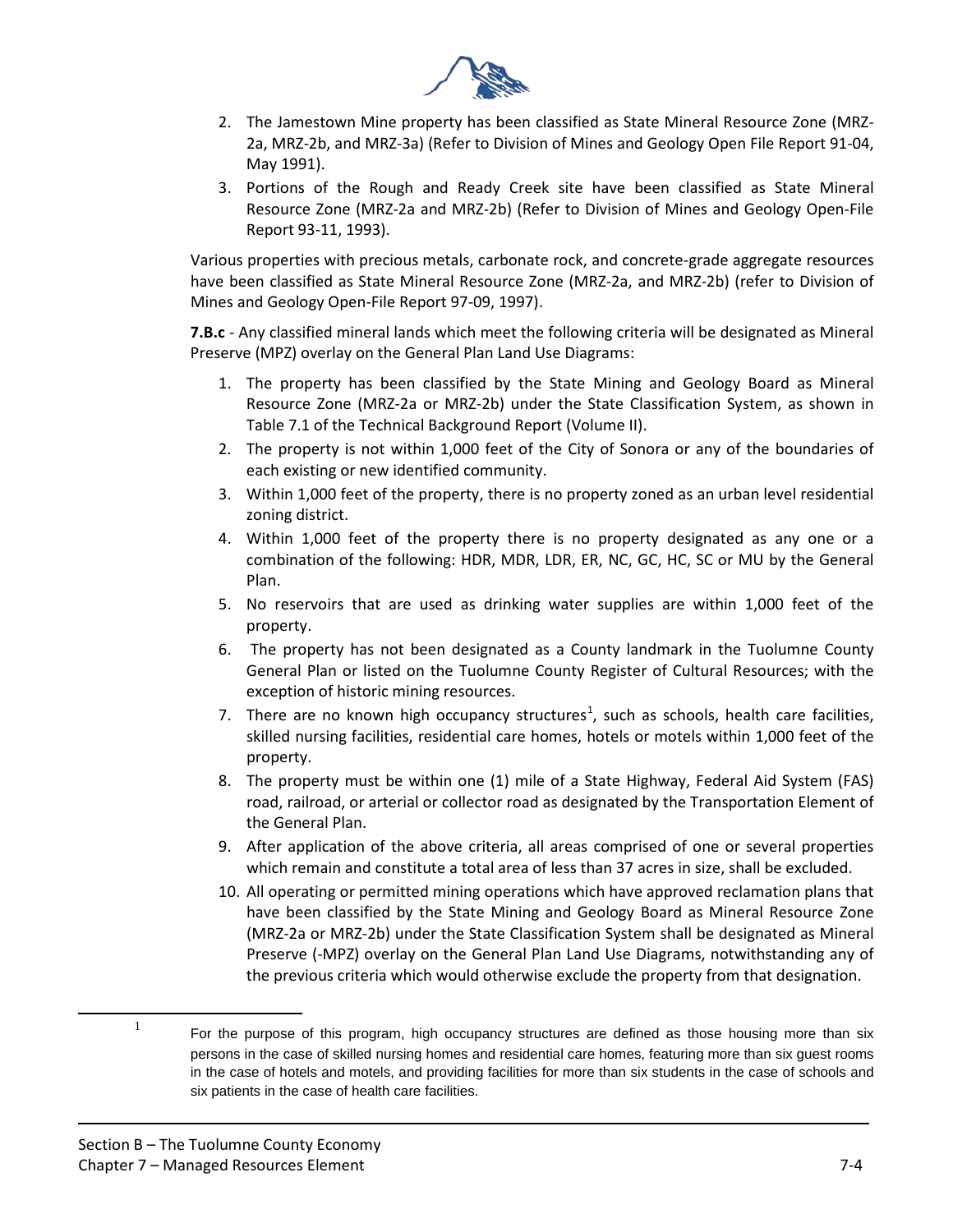

**7.B.d** - Maintain and update the database on the Tuolumne County Geographic Information System (GIS) to centralize known geological and mineral resource information. Geological data gathered in the preparation of the Natural Hazards Element of the General Plan, as well as State classified mineral resources, will be available in the database. The data generated by the required geologic and geotechnical studies in the various mineral resource zones will supplement the basic information. The database will serve as a convenient way to eliminate duplication of studies, facilitate future studies, and be used to maintain and update the Geologic, Mineral Resources and Geotechnical Interpretive Maps.

## **GOAL 7C:**

**Conserve the County's mineral resources for future use by encouraging well-planned, compatible uses in and adjacent to significant mineral lands and by reclaiming lands that have been disturbed by mining activities.** 

### POLICIES & IMPLEMENTATION PROGRAMS

**Policy 7.C.1:** Protect lands classified as significant Mineral Resource Zone-2 (MRZ-2) by the State Department of Conservation Division of Mines and Geology, and meeting the criteria established in the General Plan for Mineral Preserve (-MPZ) overlay, from conflicts, such as incompatible development on surrounding land, which might prevent future mining activities.

#### **Implementation Programs**

**7.C.a** - Consider buffer areas between extraction sites or mining operations and non-mining land uses. The buffer areas between newly permitted mining activities and existing non-mining land uses shall be provided on lands of the new mining site. The buffer areas between new nonmining development and existing mining operations shall be on lands proposed for such new development adjacent to the existing mining operation. Mining operations which have been operated intermittently or considered idle shall be exempt from providing buffer areas at the time they are reactivated but may be subject to such buffer areas in conjunction with approval of permits for expansion of the operation. Creative solutions and flexibility should be encouraged in the creation of buffer zones. The designation of conservation easements, setbacks or open space zones for buffers shall not in any manner authorize trespass upon private property, or increase the right of public agencies to gain access to private property.

**7.C.b** - Existing development (commercial, residential and public facilities) as well as undeveloped private lands, shall be protected from adverse environmental effects caused by mining through appropriate impact minimization measures such as erosion control actions, native species revegetation plans, and noise minimization efforts.

**7.C.c** - The County shall use the Mineral Preserve (-MPZ) overlay on the General Plan Land Use Diagrams as a means to provide for the public awareness of the existence of significant mineral deposits and the potential for mining in that area.

**7.C.d** - Enhance mineral resource lands after development by reclaiming the land for future uses compatible with mineral extraction and mining operations and/or by landscaping with plants native to the local area and restoring natural habitats. The natural, undisturbed condition of each habitat type should be mimicked when creating or restoring plant or wildlife habitats and to aesthetically blend the reclaimed site into the surrounding area.